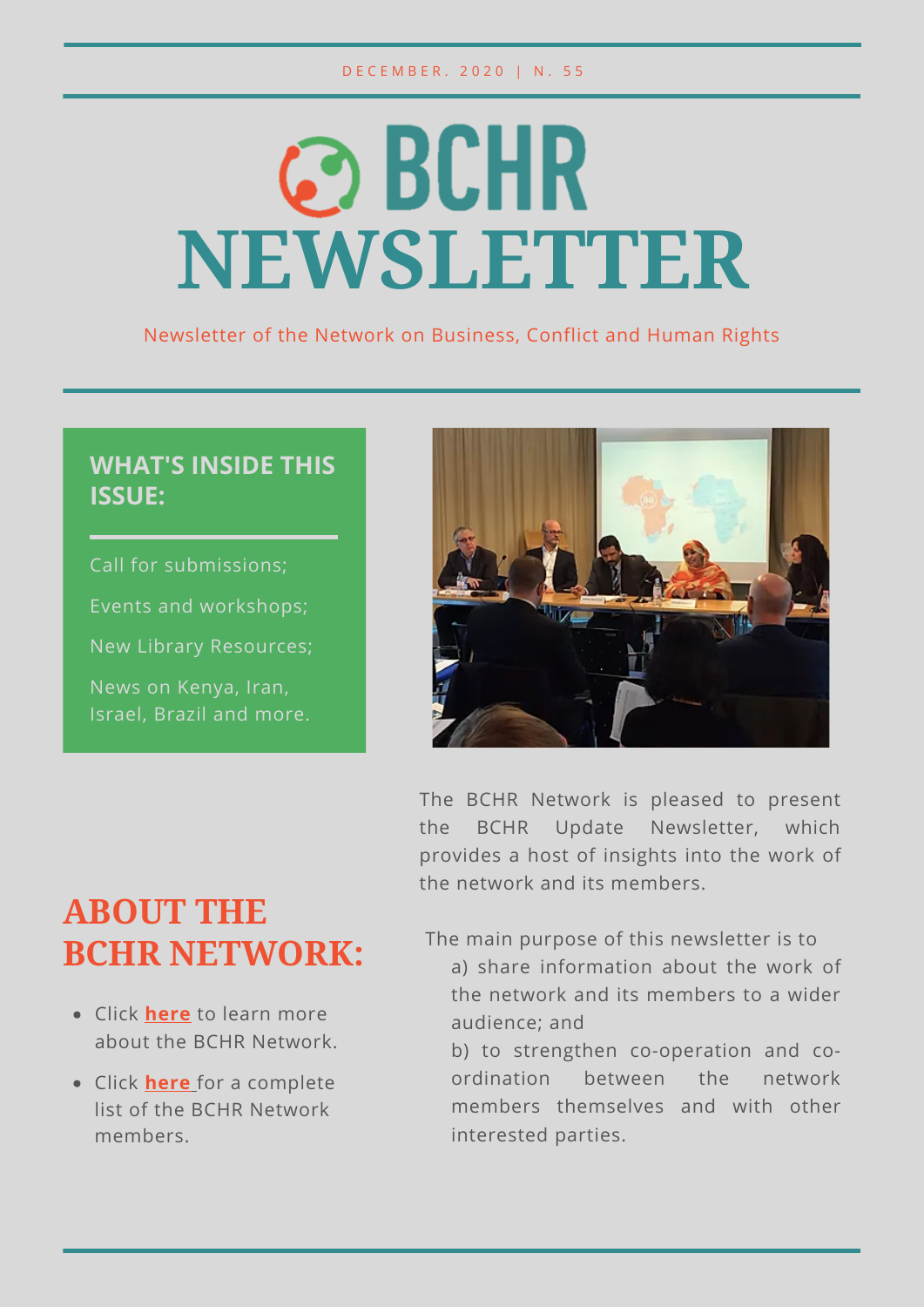# **INDEX / NEWSLETTER**

| 1. ANNOUNCEMENTS                         | pg3  |
|------------------------------------------|------|
| a. Public consultations, call for papers | pg3  |
| b. Events, workshops and courses         | pg4  |
| c. New Library Resources                 | pg5  |
| 2. INTERNATIONAL NEWS                    | pg8  |
| <b>3. BLOGS AND OPINIONS</b>             | pg11 |
| <b>4. SHARING AND POSTING MATERIALS</b>  | pg13 |
| <b>5. ABOUT OUR NETWORK</b>              | pg14 |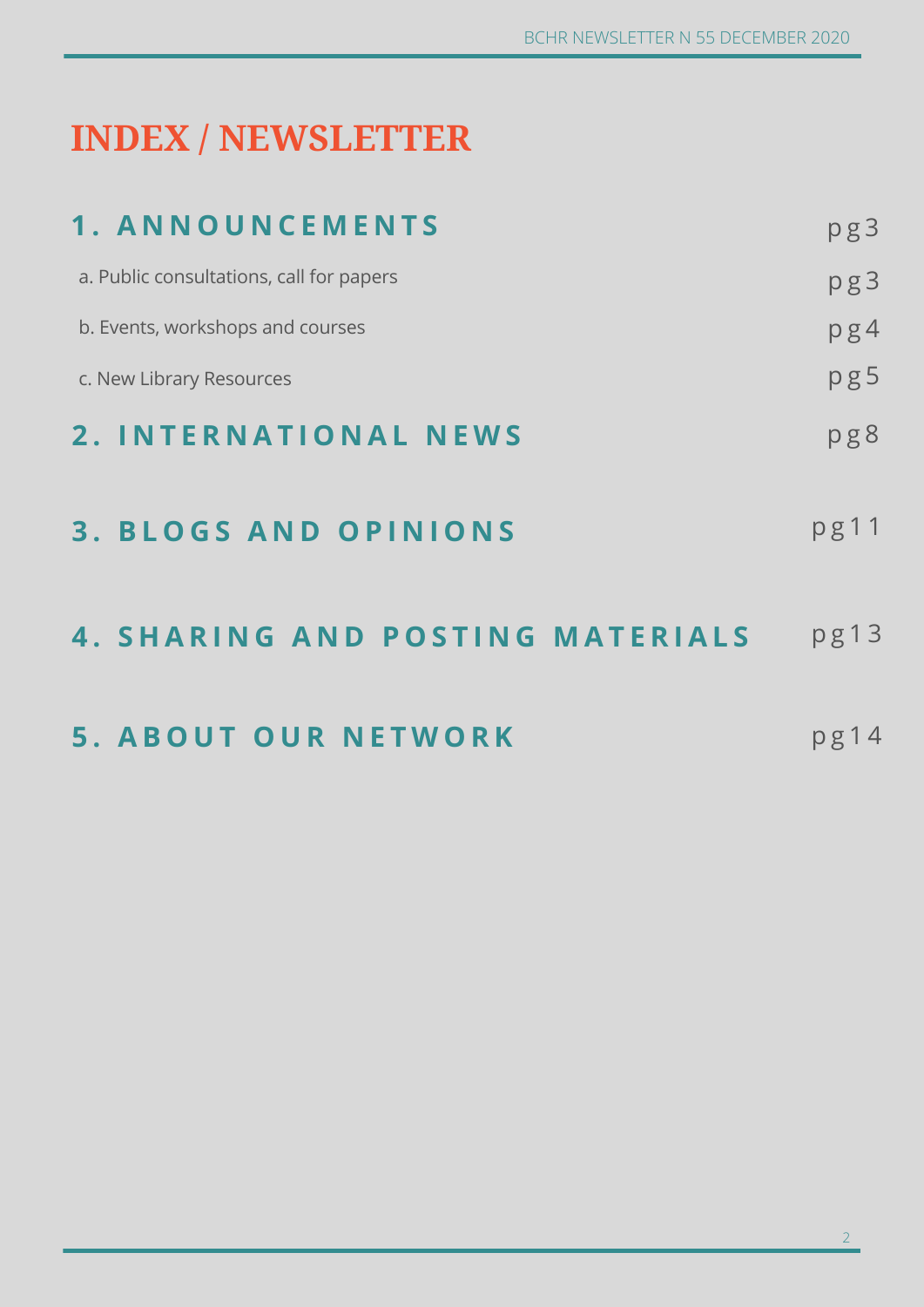# **ANNOUNCEMENTS**

## **CALL FOR PAPERS**

#### *International Trade and Business Law Review Volume XXIII*

**Deadline:** Until 31st July 2021, with the expectation of publishing at the end of 2021.

The International Trade and Business Law Review ('ITBLR') invites submissions from legal scholars and researchers, legal practitioners, justice professionals, and policy officials for publication in Volume XXIII of the ITBLR in 2021. The ITBLR also encourages high quality submissions from law students.

Submissions utilising comparative analyses incorporating international perspectives are particularly welcomed. Submissions that focus on topics outside of the above themes will be considered if they are sufficiently connected to the ITBLR's primary topics of focus.

The world is facing a crisis of growing regionalism and nationalism, underpinned by rising geopolitical tension and a growing sense of uncertainty as a result of a global pandemic. The ITBLR contributes to the theoretical and empirical scholarly discussion of these developments; explores evolving global perspectives; and provides practical insights and in-depth analysis that can assist legal scholars, legal professionals, policy makers and other members of the legal and business communities.

Articles should not exceed 10,000 words in length and should include an abstract of approximately 200 words. Case notes, comments, and book reviews should not exceed 2,500 words. All footnotes must be consistent with the Australian Guide to Legal Citation 4th edition. Submissions that are provisionally accepted will undergo a double-blind peer review. Accepted submissions will be edited by a select team of Student Editors at Curtin Law School ('Student Editorial Board'). The Student Editorial Board is mentored by Editorial Consultants Dr Sharmin Tania and Dr Martin Allcock, and Editorial Assistant Meika Atkins. The ITBLR is overseen by the Editor-in-Chief, Curtin Law School's Dean of Law, Professor Robert Cunningham. Please submit articles for this issue via email to the ITBLR's Editorial Consultants, Dr Sharmin Tania and Dr Martin Allcock at ITBLR@curtin.edu.au.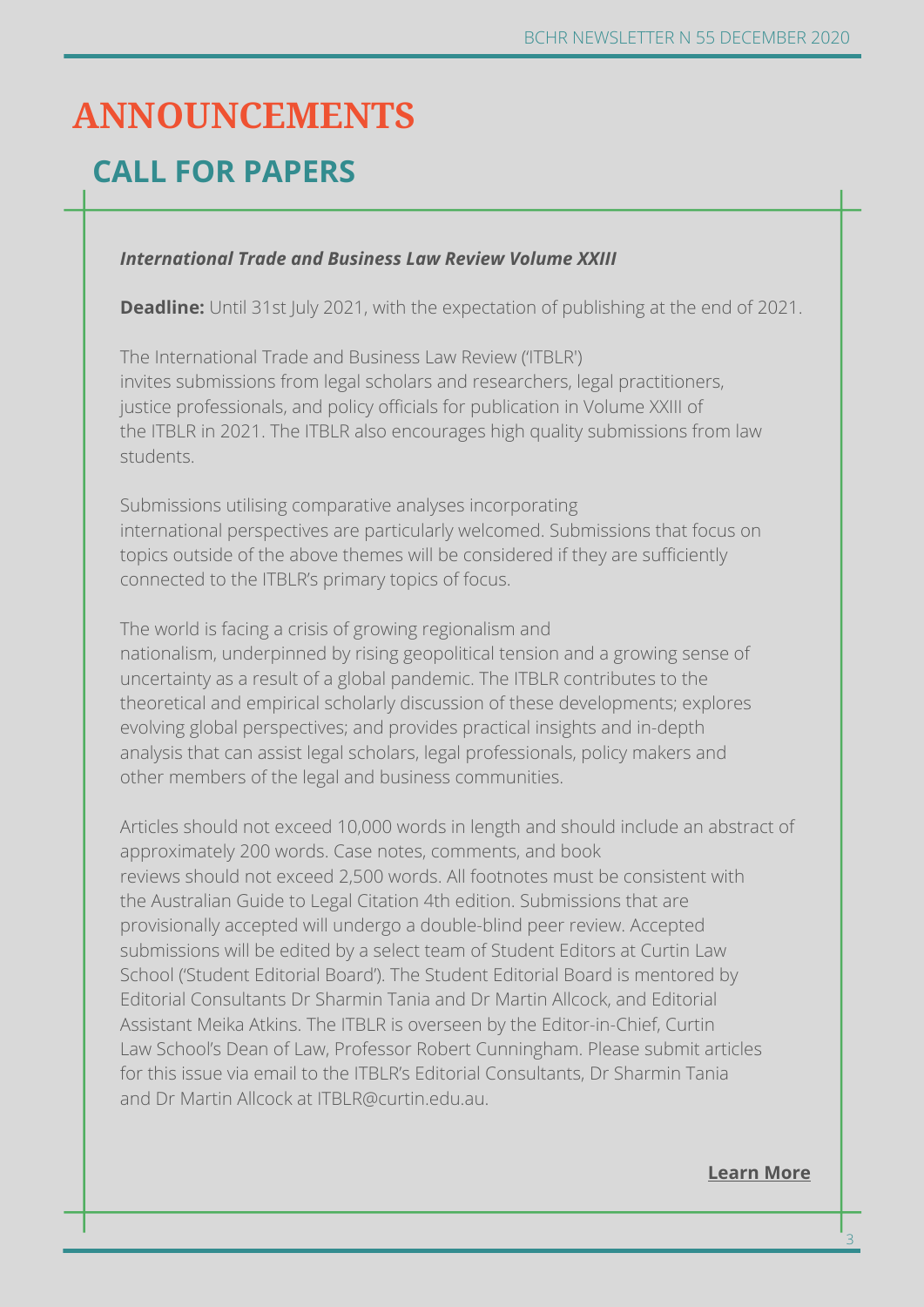## **EVENTS, WORKSHOPS AND COURSES**

## **VIRTUAL SEMINAR SERIES "INTRODUCTION TO GOLD MINING IN THE AMAZON BASIN" AS A PRELUDE TO JANUARY/FEBRUARY WORKSHOP (EN CASTELLANO)**

**Seminar Series date:** 9-11th December 2020 (you can re-watch these Seminars on the website)

**Workshop date:** January/ February 2021

#### **Hosted by:** AIDA

Con miras al "Taller sobre minería de oro en la cuenca andino-amazónica", que AIDA realizará en enero y febrero del próximo año, esta serie de tres seminarios web tuvo como finalidad

7 de diciembre: Aspectos generales, impactos y perspectiva de las comunidades.

#### Link to the Seminar Videos **[here](https://aida-americas.org/es/blog/serie-de-seminarios-virtuales-introduccion-la-mineria-de-oro-en-la-cuenca-andino-amazonica)**

## **DILEMA LECTURE; REMOTE, AUTONOMOUS WEAPONS AND HUMAN AGENCY**

**Date:** 22nd February 2021 16:00h **Hosted by:** T.M.C. Asser Instituut & the DILEMA Project

#### **Abstract**

Register for the event **[here](https://www.asser.academy/register/DILEMA22Feb2021)**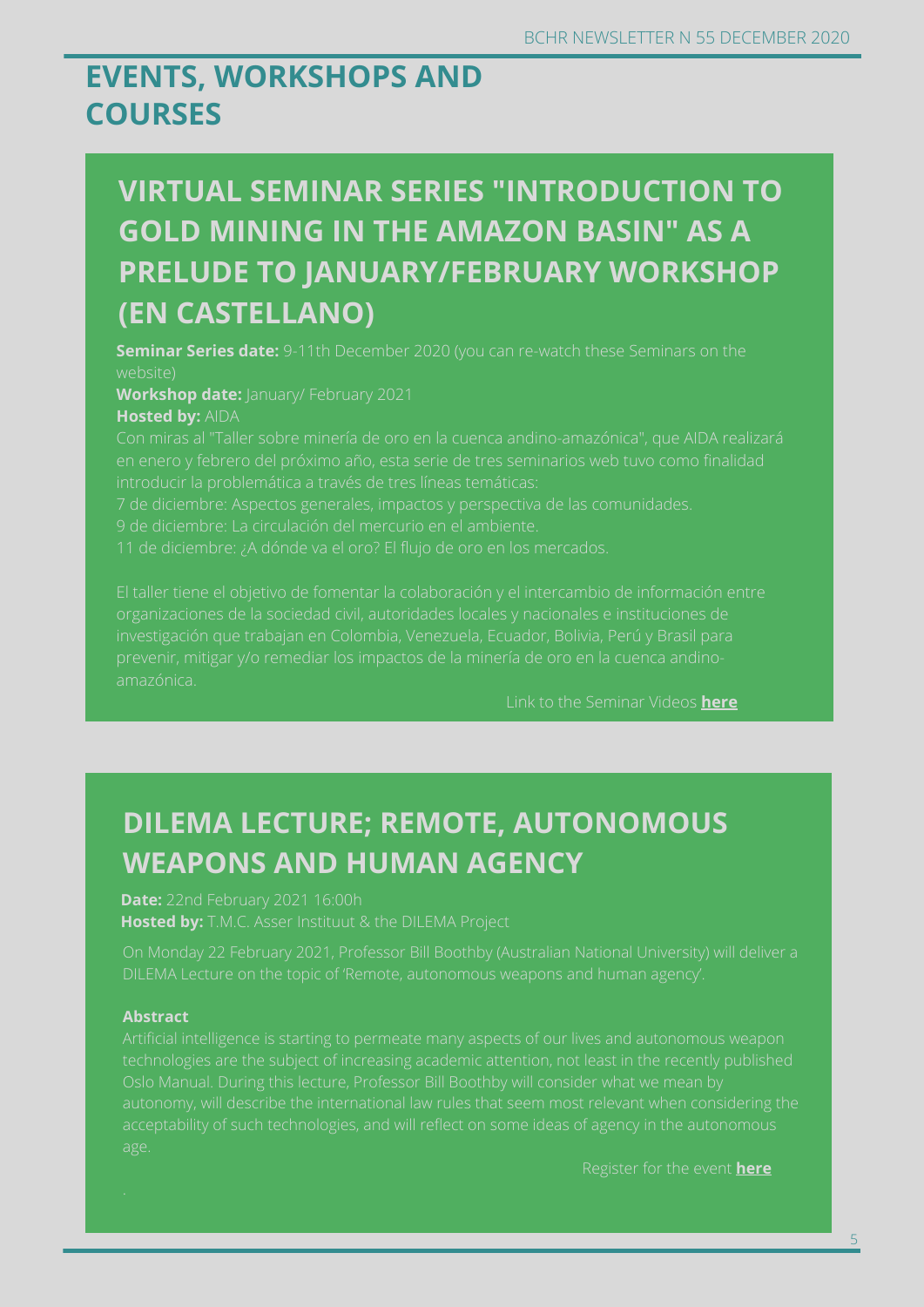## **NEW LIBRARY RESOURCES**

## **Learn more AN EXPLORATORY STUDY ON SOCIAL ENTREP[RENEURS](https://www.cityu.edu.hk/slw/lib/doc/HRLF/20200730_(Roundtable_Series_on_NSL)_NSL_on_BHR.pdf)HIP, EMPOWERMENT AND PEACE PROCESS. THE CASE OF COLOMBIAN WOMEN VICTIMS OF THE ARMED CONFLICT**

**Published:** December 13 2020 **Source:** MDPI

The Colombian armed conflict is the oldest internal confrontation in the entire American continent and has placed Colombia as one of the countries in the world with the highest volume of internally displaced persons. There are many factors that influence the possibility of suffering violence in this situation, but one of the main factors is undoubtedly gender. In addition, the destruction of the productive fabric and the impoverishment of conflict zones are a difficult reality when it comes to undertaking initiatives. Women not resigning themselves to this state of affairs, by their own initiative, work to go from passive victims to survivors and agents of change.

**[Learn More](https://www.mdpi.com/2071-1050/12/24/10425/pdf)**

## **THE ORGANIZATION OF SHORT-SIGHTEDNESS: THE IMPLICATIONS OF REMAINING IN CONFLICT ZONES. THE CASE OF LAFARGE DURING SYRIA'S CIVIL WAR.**

**Published:** October 2020 **Source:** ResearchGate

This article analyzes the operations of the French group Lafarge in Syria during the civil war between 2011 and 2014, to understand the conflict-sensitive practices of a multinational company (MNC) in an area of limited statehood (ALS). We examine how and why the company decided to continue operating its plant in Syria during this intrastate conflict, resulting in financing terrorist groups like ISIS. We highlight the key operational and managerial decisions made by headquarters and local operations and relate them to the conflict situation in the ALS in question. We contribute, with the idea of the firm's "organization of short-sightedness," to the understanding of how strategic decisions may lead to a structural inability to fully comprehend the local dangers and the implications for the employees, and how this may lead to a redefinition of legitimate and illegitimate stakeholders in conflict zones. A drawn-out process, stemming from a willingness to stay at all cost in an ALS environment, leads to misinterpretation of the danger and an acute dependency on local stakeholders.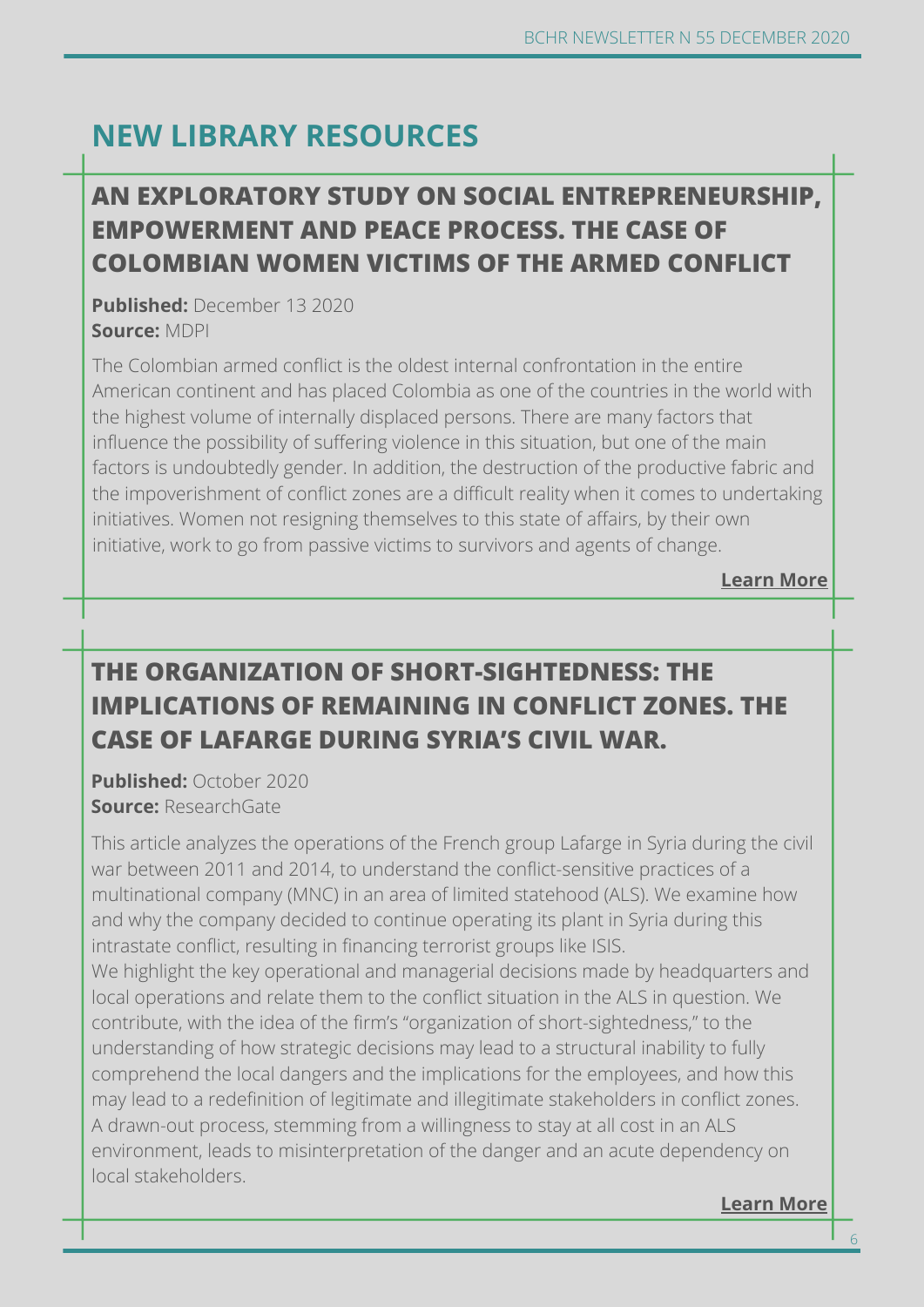## **SEVEN INDICATORS OF CORPORATE BEST PRACTICE IN INTERNATIONAL HUMANITARIAN LAW**

## **Published:** 2020

#### **Source:** Australian Red Cross

Australian Red Cross and RMIT University have developed seven indicators of corporate best practice in international humanitarian law (IHL) as a guide for the corporate sector. These indicators aim to assist businesses in enhancing their human rights due diligence by effectively integrating IHL into companies' existing business and human rights frameworks. Businesses today are more aware of their human rights obligations than ever before. Some have adopted policies that align with initiatives like the United Nations Guiding Principles on Business and Human Rights or the Voluntary Principles on Security and Human Rights to ensure their operations respect human rights and reduce the likelihood of rights abuses. Taking this sort of action has become particularly important in conflict-prone and conflict-affected areas where human insecurity, weak governing institutions and limited access to justice can threaten peace and sustainable development. In turn, this instability can subject businesses – their personnel, assets and operations – to heightened risks to their security and wellbeing.

### **[Learn More](https://www.redcross.org.au/getmedia/5e9bfe91-6560-4760-85d1-a16a622b61be/Seven-Indicators-of-Corporate-Best-Practice-in-IHL-WEB_2.pdf)**

## **BRAZILIAN BEEF: INSIDE THE SUPPLY CHAIN**

**Published:** December 2 2020 **Source:** Global Witness

This week, a Global Witness exposé reveals how Brazil's biggest beef trading companies – JBS, Marfrig and Minerva – are linked to tens of thousands of hectares of illegal deforestation in the Amazon state of Pará. Despite relatively clean bills of health in private audits conducted in 2017, 2018 and 2019, our analysis shows how the firms' suppliers – both direct and indirect – are deliberately flouting the law, with the companies themselves turning a blind eye. To conduct this analysis, Global Witness's data investigations team had to build a picture of the beef traders' supply chains. We used documents called animal transit guides (GTAs), filed by ranches with the Pará state agriculture agency when they move animals around – for example, when selling cows for slaughter or export.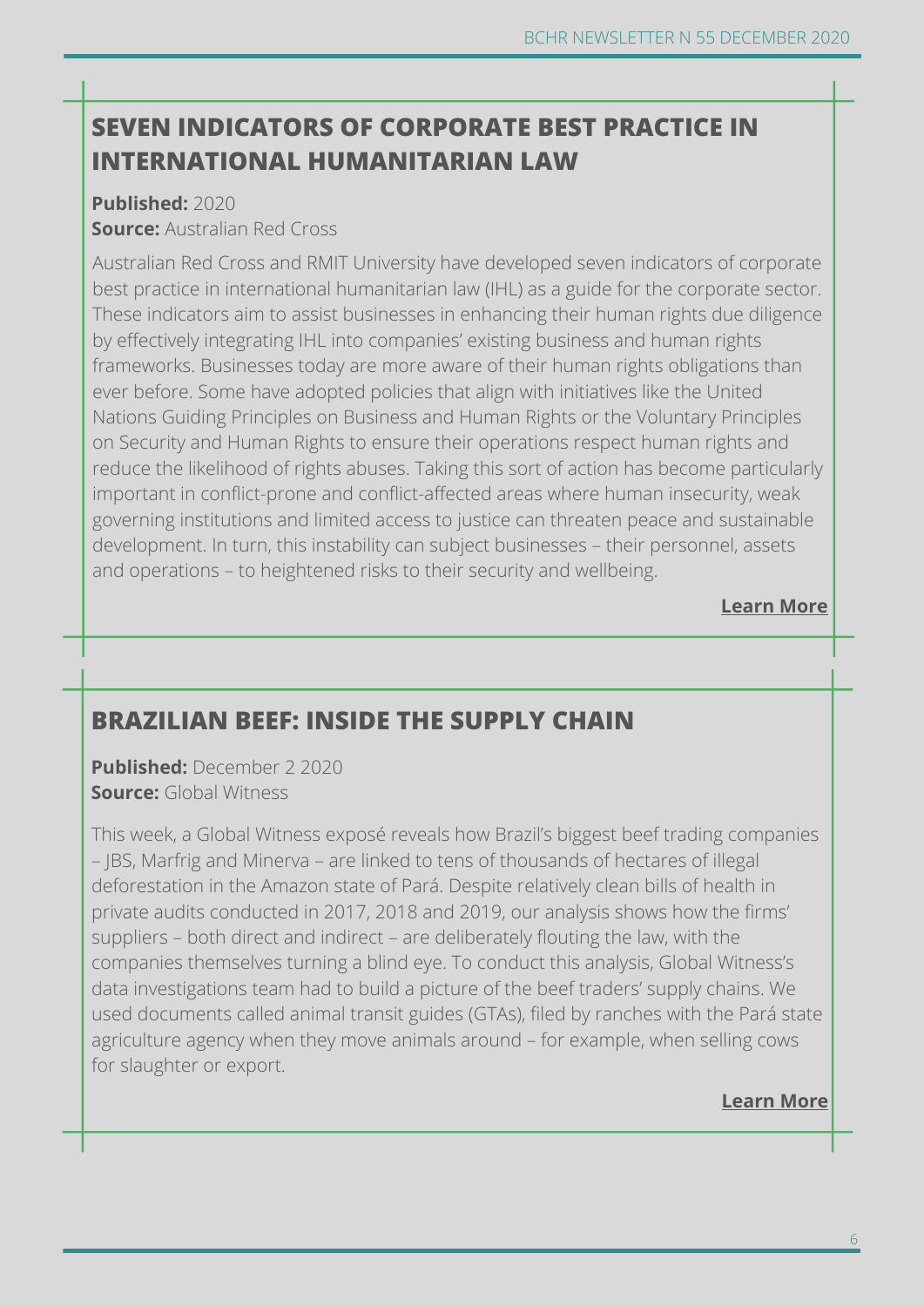## **ARMED CONFLICT AND TERRORIST ATTACKS**

**Published:** November 27 2020 **Source:** CFA Institute

Chapter 2 of Geo-economics: The Interplay between Geopolitics, Economics, and Investments examines the types of events that probably first come to mind when we talk about geopolitics: wars and international conflict. Unfortunately, in many cases, wars do not really matter all that much for investors, but in some circumstances, wars can and do have a material influence on financial markets. This chapter will enable readers to differentiate between the two types and provides examples of how big the impact of international conflict has been on markets historically. Because the face of international conflict is also changing, this chapter covers not only traditional wars between nation-states but also the impact of international terrorism on the economy and financial markets.

#### **[Learn More](https://www.cfainstitute.org/en/research/foundation/2021/geo-economics-ch-2)**

## **UNDERSTANDING HATE SPEECH IN MYANMAR**

**Published:** October 2020

**Source:** International Human Rights Clinic at Harvard Law School

This report examines the role hate speech, rampant misinformation campaigns, and ultranationalism have played in the resurgence in oppression and human rights violations and the new alignment of the government and military in Myanmar. In analyzing the trends and patterns of hate speech in Myanmar, the report identifies a number of mutually reinforcing constructed narratives aimed at advancing Buddhist-Burman dominance at the expense of ethnic and religious minorities in the country. The report also catalogs a number of key drivers of hate speech, including the role of ultranationalist groups, the political and business interests of the elite, and socioeconomic factors such as poverty, education, and historical divisions; these key drivers help explain the root causes of hate speech as well as how systemic and entrenched narratives of hate and discriminatory structures remain. The report also tracks how online and offline channels have been used to spread hate speech.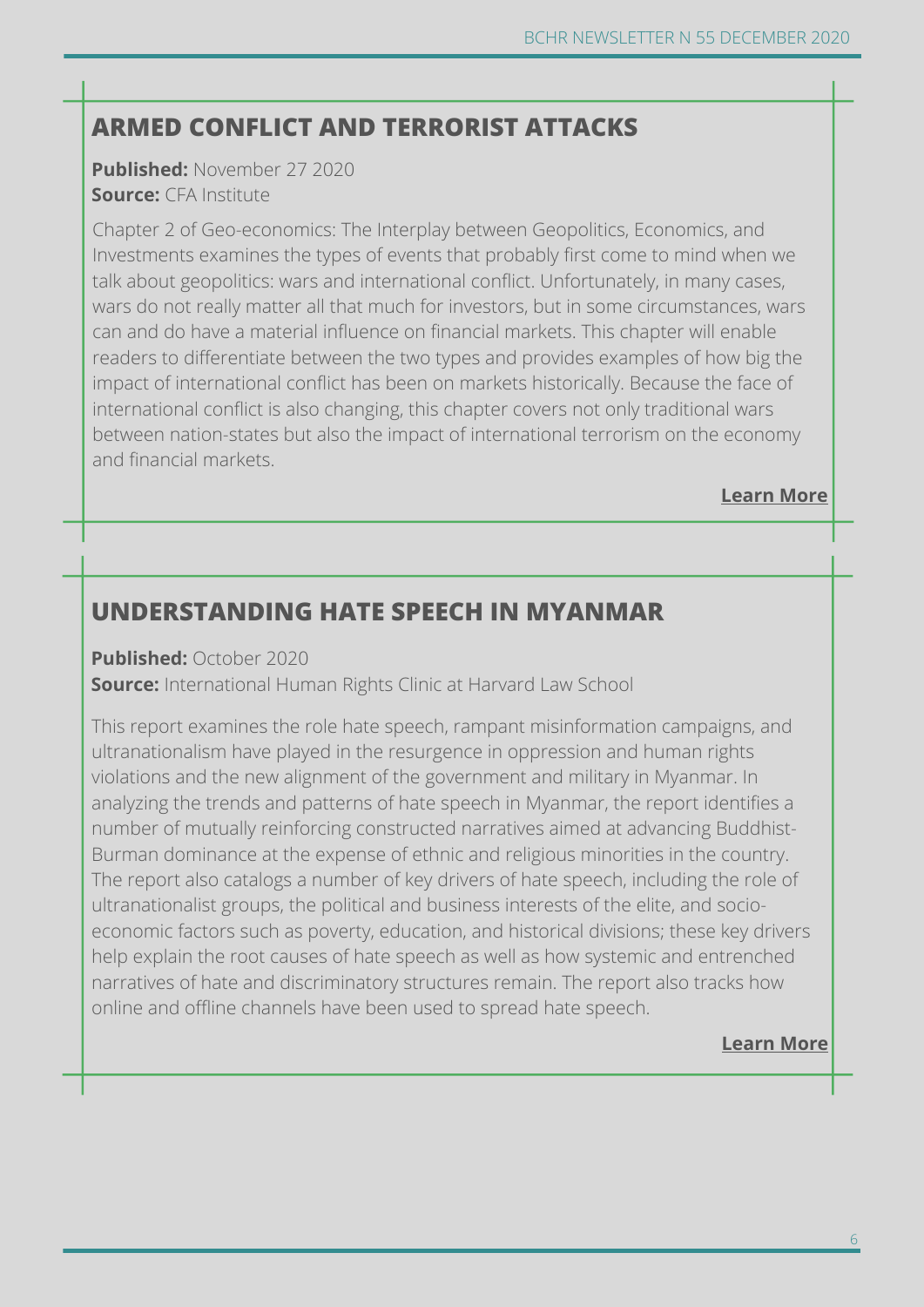# **INTERNATIONAL NEWS**

## **SOMO-KAKUZI VS THE PEOPLE**

#### **Published:** December 3 2020

**Source:** Centre for Research on Multinational Corporations (SOMO)

Approximately 65 km northeast of Nairobi, in Murang'a county, eleven Kenyan communities, comprising of at least 30,000 members, are fighting for their historical land rights, but finding a big agricultural company in their way. The People vs Kakuzi PLC is a story of perseverance and hope against a long historical backdrop of colonialism, violence, poverty, and deprivation.

In Murang'a county, Kenyan agricultural company Kakuzi leases an area of almost 16,000 hectares, land that has been acquired from the invasion and colonisation of Kenyan territory by European powers onwards. Fertile farm lands were taken from people, many were forcibly displaced from their homes and put to work as slaves on the colonial plantations. Up until today, descendants of the original farming communities are dependent on wage labour on the Kakuzi farms and live under harsh conditions. The story of Kakuzi is one of a colonial heritage that has not been dealt with, and continues to foster inequalities, dependency, impoverishment, and violations.

Symptomatic of a longstanding injustice, the battle over land rights continues, and communities living on and adjacent to the Kakuzi estate are facing a myriad of serious human rights and environmental abuses. Amongst the most severe are alleged killings, assaults and rapes by Kakuzi guards. These allegations have been brought before the British courts, where 79 claimants, represented by Leigh Day, have sued Kakuzi's parent company Camellia PLC, which is based in the UK.

This article describes the present-day problems these communities face. And it highlights the strategies communities have used to obtain remedies over the years, the triumphs they have experienced, the ongoing challenges, and the claim that remains: Give us back our ancestral land today.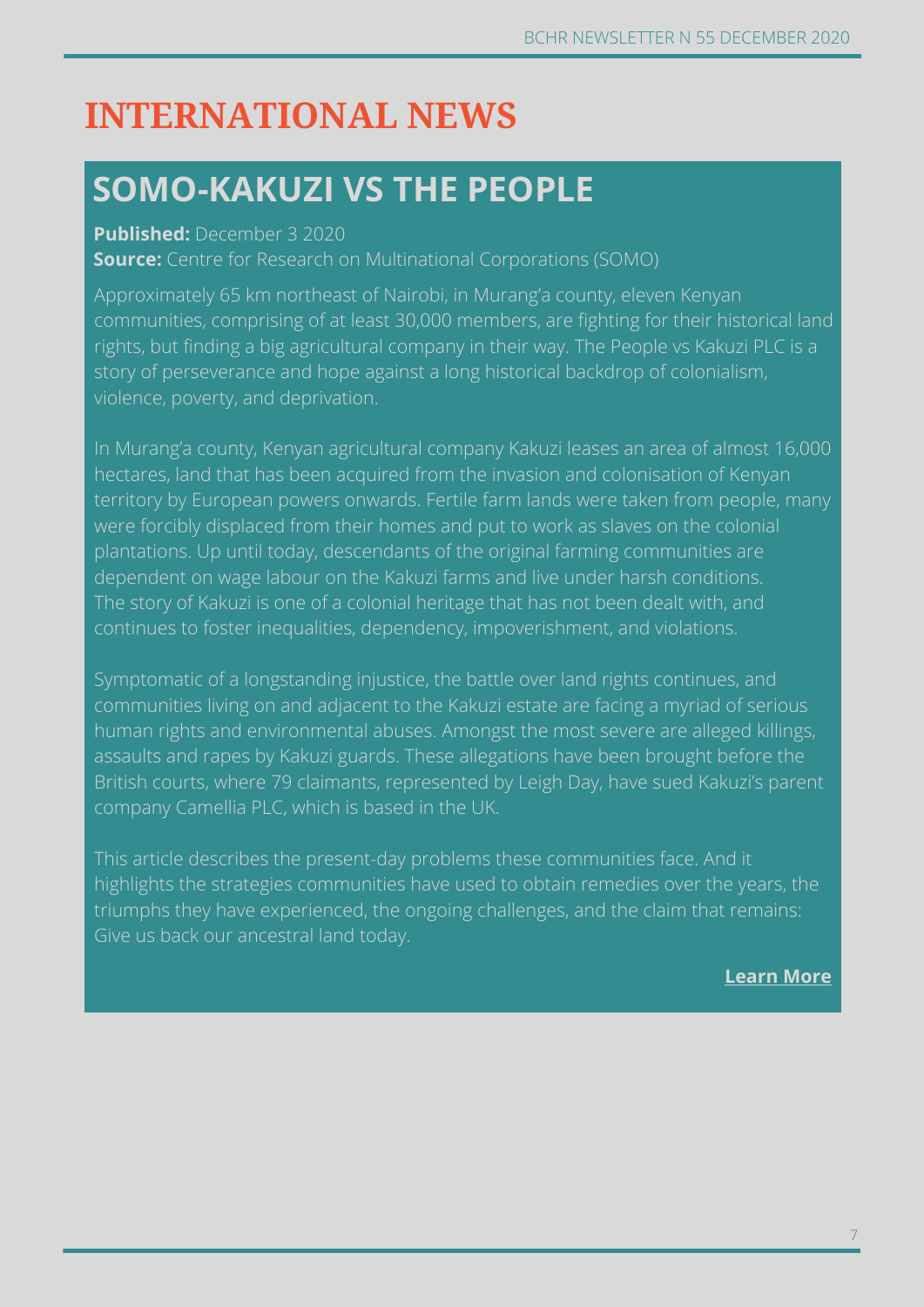# $SCIENTIST: AN INTERNATIONAL$ **HUMANITARIAN LAW PERSPECTIVE FACIAL RECOGNITION TECHNOLOGY AND THE DEATH OF AN IRANIAN NUCLEAR**

**Published:** December 21 2020 **Source:** JURIST.ORG

Mohsen Fakhrizadeh was killed while traveling in his car just east of Tehran. It is understood that Fakhrizadeh was Iran's foremost nuclear scientist and that he led the country's efforts to develop a nuclear bomb. The details of the attack are a matter of doubt, with Iran claiming that Israel was the perpetrator and Israel refusing to comment. Initially, the Iranian regime stated that there was a gunfight between Fakhrizadeh's bodyguards and several gunmen – indeed local media reported that three or four of the gunmen had been killed at the scene. However, on 07 December 2020, Iran changed its account and claimed that facial recognition technology was used to facilitate the killing via an unmanned, vehicle-mounted, machine gun 'equipped with an intelligent satellite system' which zoomed in on Fakhrizadeh and shot him.

**[Learn More](http://jurist.org/commentary/2020/12/elliot-winter-iran-facial-recognition-ihl/)**

**[Learn](https://www.business-humanrights.org/en/southeast-asia-sees-factory-shutdowns-and-massive-lay-offs-due-to-covid-19-outbreak-0) more**

# **AIRBNB SHARE LISTING: COMPANY IS 'DEEPLY COMPROMISED' BY ISRAELI SETTLEMENT PROPERTIES.**

**Published:** December 9 2020 **Source:** Amnesty International UK

As Airbnb prepares to go public in a multi-billion-dollar Initial Public Offering share offering, it must withdraw listings of rental properties in the illegal Israeli-occupied Palestinian Territories, Amnesty International said today. The San Francisco-based online accommodation company has approximately 200 properties for rent in the Israeli settlements that are at the heart of systematic human rights violations faced by Palestinians. Two years ago, Airbnb said it would remove accommodation in the settlements from its listings, a decision it subsequently reversed. Earlier this year, Airbnb was one of more than 100 companies around the world named in a UN database of firms whose operations linked them to Israeli settlements. However, Airbnb's registration statement with the US Securities and Exchange Commission ahead of the IPO makes no mention of its operations in the Israeli settlements or the fact that the company appears in the UN database. This information is missing from the "risk factor" section of the documents, which informs shareholders of a company's legal, reputational and other risks. **[Learn More](https://www.amnesty.org.uk/press-releases/airbnb-share-listing-company-deeply-compromised-israeli-settlement-properties)**

8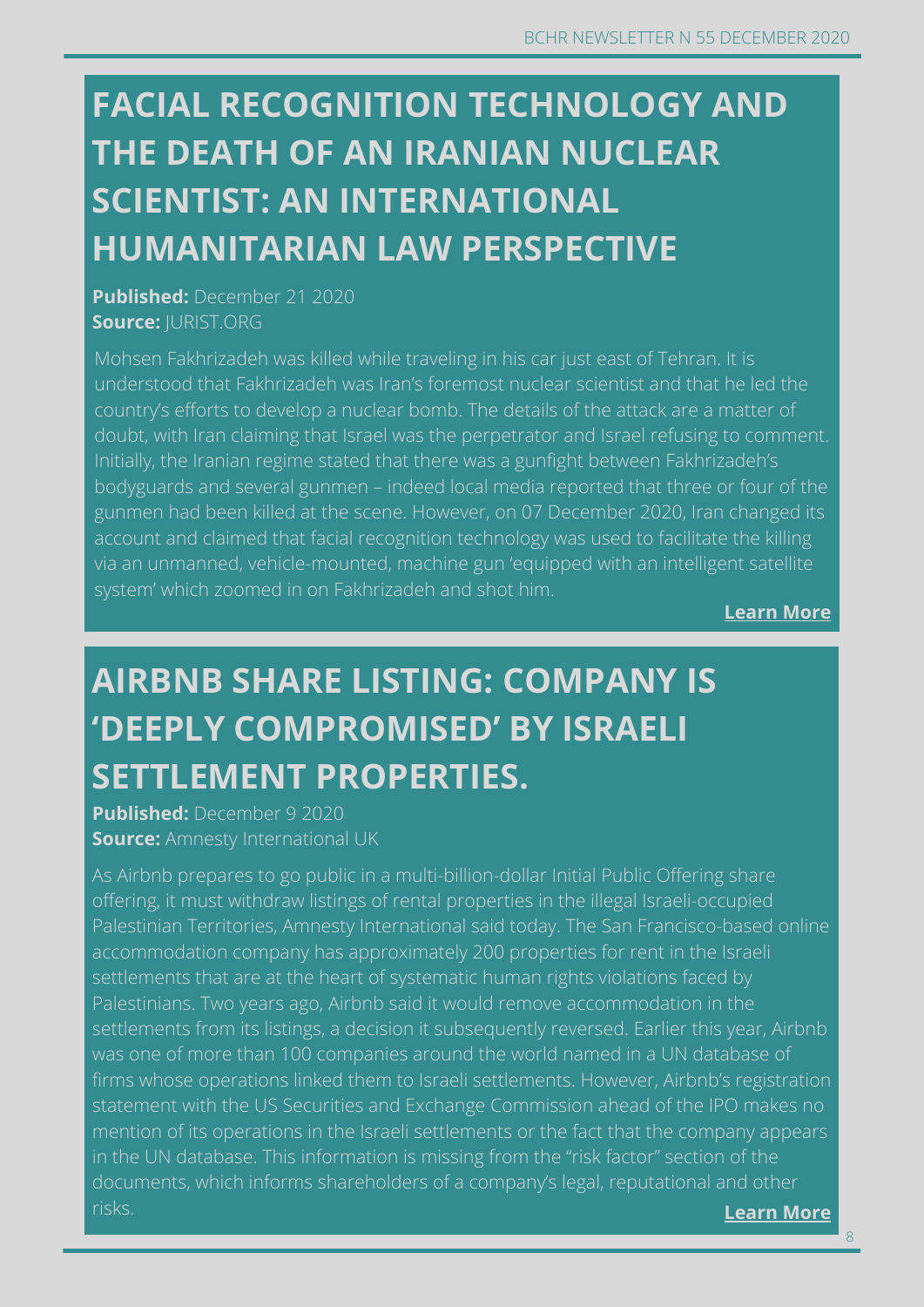# **CAMBODIA: COVID-19 OUTBREAK RAISES SERIOUS BE HANDED IN TO CONGRESS FOR YANOMAMI COVID CAMPAIGN. BRAZIL: 439,000 SIGNATURE PETITION TO**

**Published:** December 2 2020 **Source:** Survival International

A 439,000 signature petition calling on the Brazilian government to prevent the genocide of the Yanomami people will be handed in to Congress in Brasilia on Thursday December 3. The "MinersOutCovidOut" petition calls for the immediate expulsion of 20,000 illegal miners from inside the Yanomami Indigenous Territory. The miners have brought in outside diseases such as Covid-19 and malaria, and their prospecting has polluted the rivers. Covid-19 is now rampant across the Yanomami Territory, and from August to October alone, confirmed cases jumped from 335 to 1,202. Lack of testing means the real number of cases is probably far higher. Jair Bolsonaro's government backs the miners. Its actions have seriously hampered efforts to prevent Covid-19 spreading inside indigenous territories.

Little has been done to remove the miners, whose numbers have increased dramatically in recent years.The hand-in comes after the publication of an explosive new report revealing the humanitarian crisis unfolding in the Yanomami Territory. Dario Yanomami, campaign spokesperson and Vice President of Hutukara (an organization that represents Yanomami and Ye'kwana people) referred to it as a "historic document [showing] how the disease spread in our territory".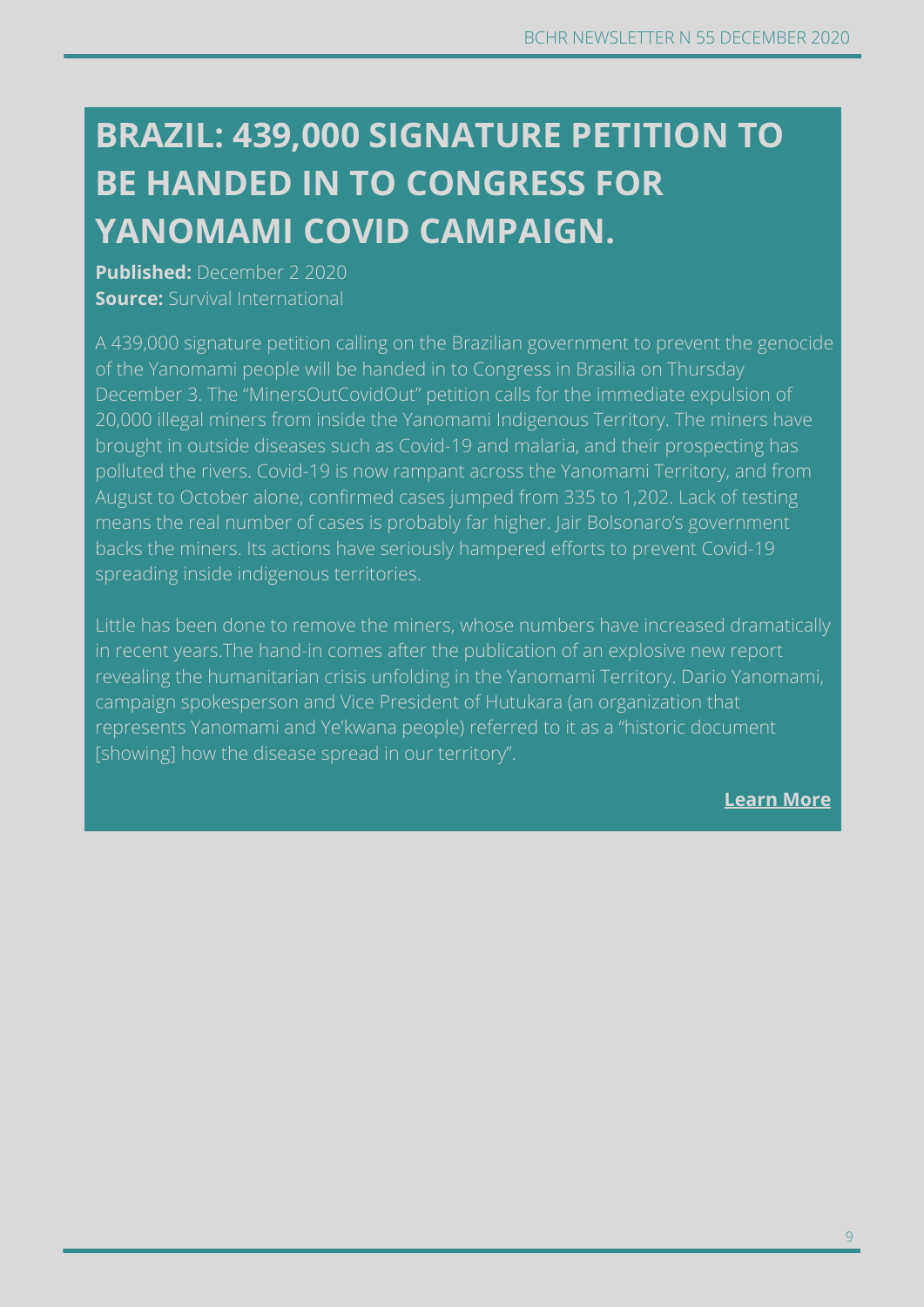# **BLOGS AND OPINIONS**

# **CLEAN COBALT? A NEW INITIATIVE FOR A KEY MINERAL IN ELECTRIC VEHICLES**

**Published:** December 17 2020 **Author:** Kendra Dupuy **Source:** The Peace Research Institute Oslo (PRIO)

In September of this year, Tesla joined the Fair Cobalt Alliance (FCA), a new fair trade initiative launched by the Impact Facility earlier this year. The initiative aims to develop a supply of fairly sourced cobalt by improving practices and behaviors at cobalt mining sites. Specific goals of the FCA include eradicating the use of child labor, making conditions at cobalt mines safer, and investing in programs to diversify local economies in mining communities.

**[Learn More](https://blogs.prio.org/2020/12/clean-cobalt-a-new-initiative-for-a-key-mineral-in-electric-vehicles/)**

# **WHY HUMAN RIGHTS IN SUPPLY CHAINS ARE A GROWING CONCERN.**

**Published:** December 12 2020 **Author:** Victoria Gama **Source:** Verisk Perspectives

**[Learn](https://www.maplecroft.com/insights/analysis/why-human-rights-in-supply-chains-are-a-growing-concern/) more** The impact that the COVID-19 outbreak has had on poor and developing countries has placed the issue of human rights in supply chains in sharp relief. Several countries in the Americas, Asia, and Africa already rank as extreme and high-risk in our Informal Workforce Index. With local businesses around the world poised to make cost cuts in response to the pandemic, the pool of informal workers may now grow and be more vulnerable to labour rights violations, potentially implicating different companies that source from these countries. Even before COVID-19, developed countries recognised these violations as a major international problem and began enacting regulations to deter corporations from participating in supply chains that involve human rights violations. And according to a 2020 study by the European Commission and various other independent studies conducted by local NGOs, even when mandatory reporting human rights legislation is in place, some businesses fail to provide detailed reports over potential human rights impacts of their operations and actions taken to remediate them.To help mitigate this issue, governments, primarily in western Europe, Canada, and the United States, are looking to heighten business human rights obligations by making supply chain human rights due diligence mandatory—with stricter obligations, heightened sanctions, and enforcement bodies with robust mandates along the lines of the French Duty of Vigilance Law and the Dutch Child Labour Due Diligence Law.

10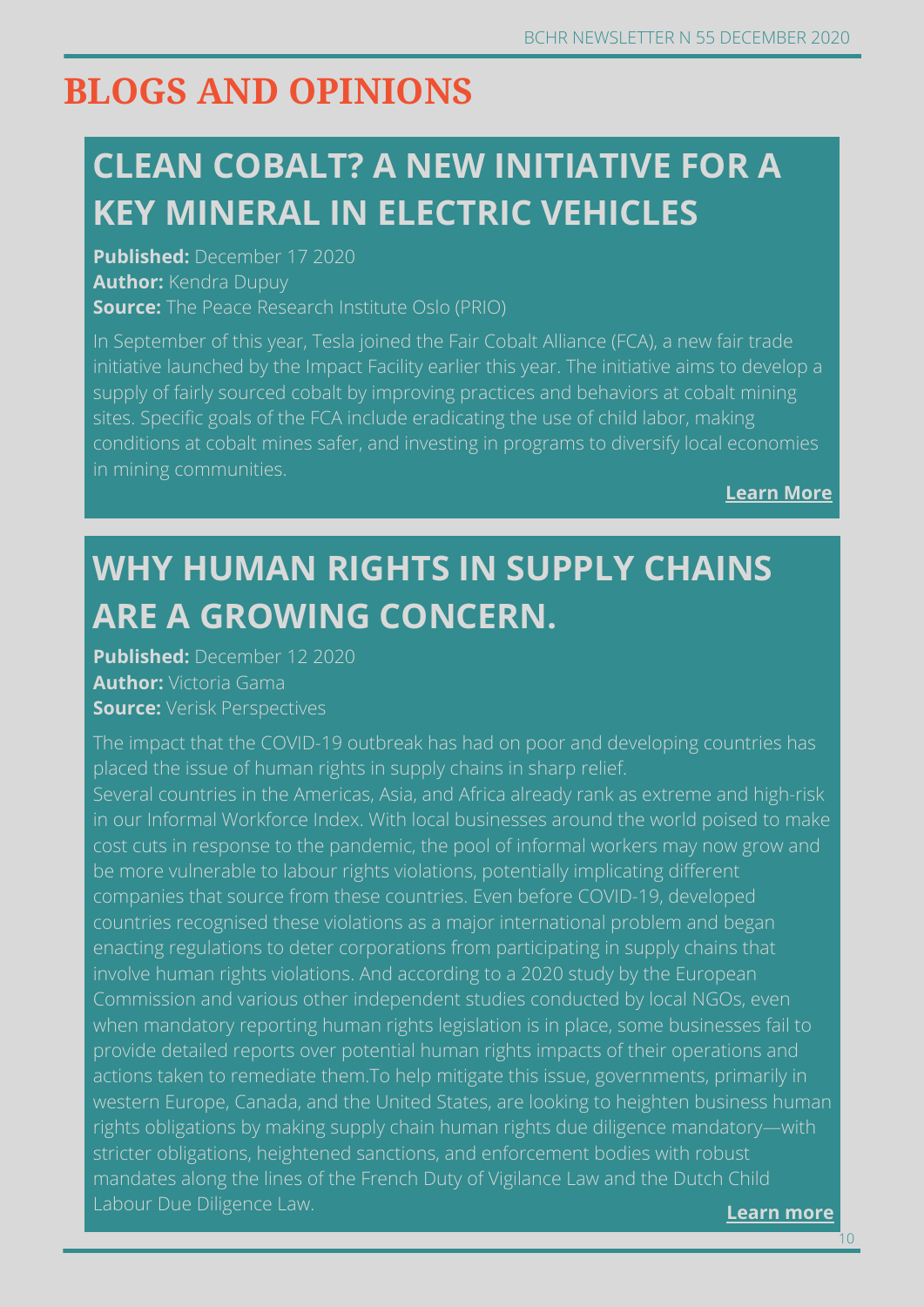# **TO MEET THE PARIS CLIMATE GOALS, WE NEED A CORPORATE REVOLUTION**

**Published:** December 12 2020 **Author:** Amy Richards **Source:** Global Witness

In 11 months time world leaders will stand on a stage slapping each other on the back for the new targets they've set for reducing emissions. It will be the final day of the COP26 Summit in Glasgow and months of wrangling behind the scenes will reach a crescendo with a series of announcements on the future of the planet. Of course, five years ago today, we saw something similar in Paris. A new and historic Climate Agreement of 196 nations, representing 97% of global emissions, met with whoops of excitement and cheers of relief. And in 2020, despite the political turbulence of President Trump withdrawing US support, the Paris Agreement is largely intact. Most countries remain signed up and progress has been made.

Investment in renewables has gone up, sustainable finance options grow ever more popular, and the 'green economic agenda' is a common feature of global news headlines. But this hasn't been enough – and warnings on the future survival of our planet in the face of increased global warming continue to be stark. Emissions in 2019 rose to 55bn tonnes, up from 50bn tonnes when the Agreement was signed. In the last five years, the fossil fuel industry – the planet's greatest polluters – accessed over \$2.7 trillion in financing to expand and buttress the sector's ongoing extraction of oil, coal and gas.

We are still losing an area of forest roughly the size of the UK each year and, in the US alone, about 10,000 miles of oil pipeline have been built since 2015, including through Native lands. The human impact of this has been devastating.

Our own research shows over 963 people have been killed in this period defending their land. Whilst others, disproportionately communities of colour, have faced flooding, droughts and hurricanes that have taken lives and ruined livelihoods. The message from scientists and climate experts is universal: We are running out of time to change course.

#### **[Learn](https://www.globalwitness.org/en/blog/meet-paris-climate-goals-we-need-corporate-revolution/) more**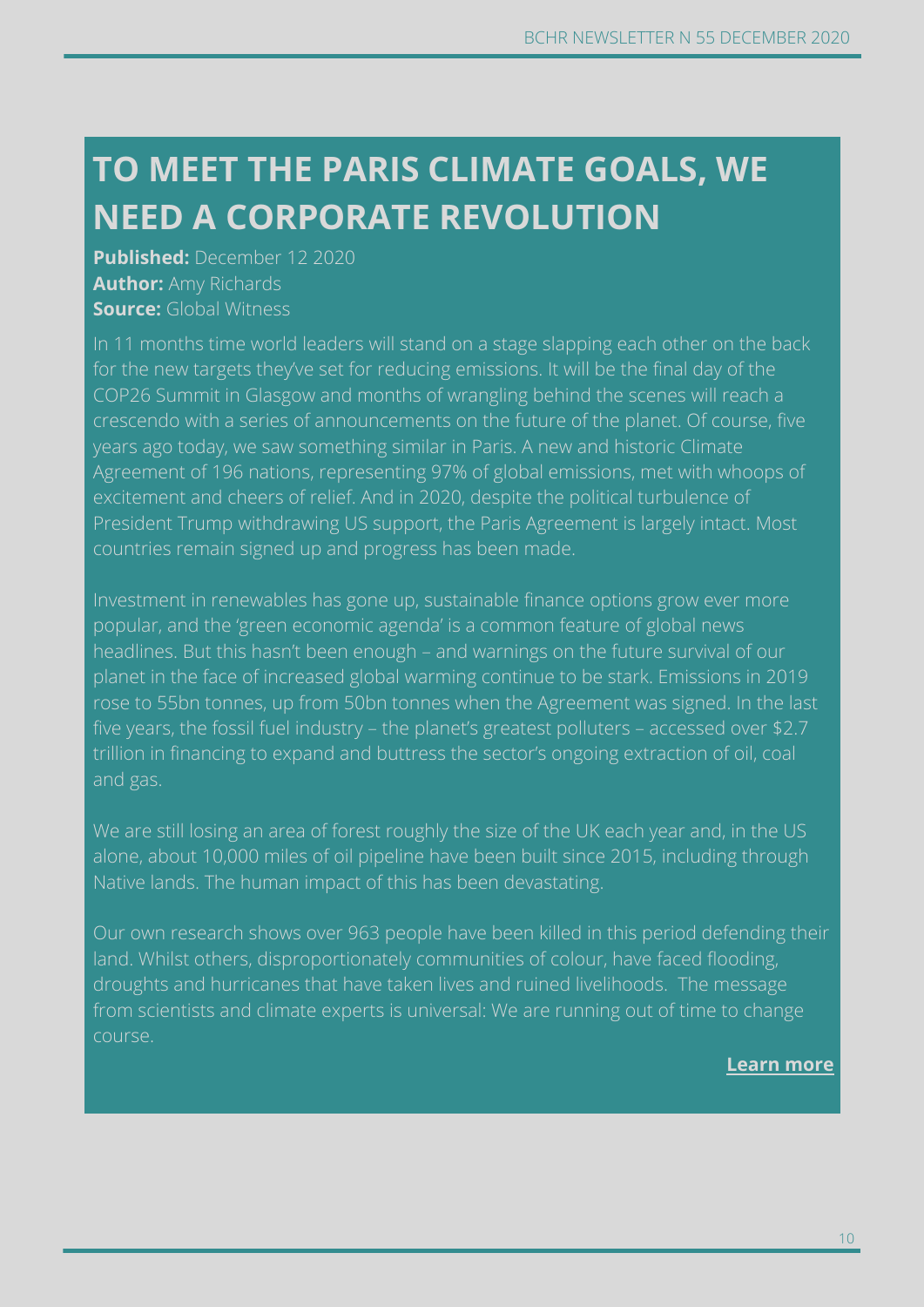# **SHARING AND POSTING MATERIALS**

We very much welcome your comments and suggestions for how the BCHR newsletter can better serve the network's needs and interests as well as those of its members.

We kindly invite you to share this newsletter with academics, NGO and practitioners that might be interested in its content.

If you are interested in contributing to future editions of the newsletter, please do not hesitate to contact us at **maria.prandi@networkbchr.org.**